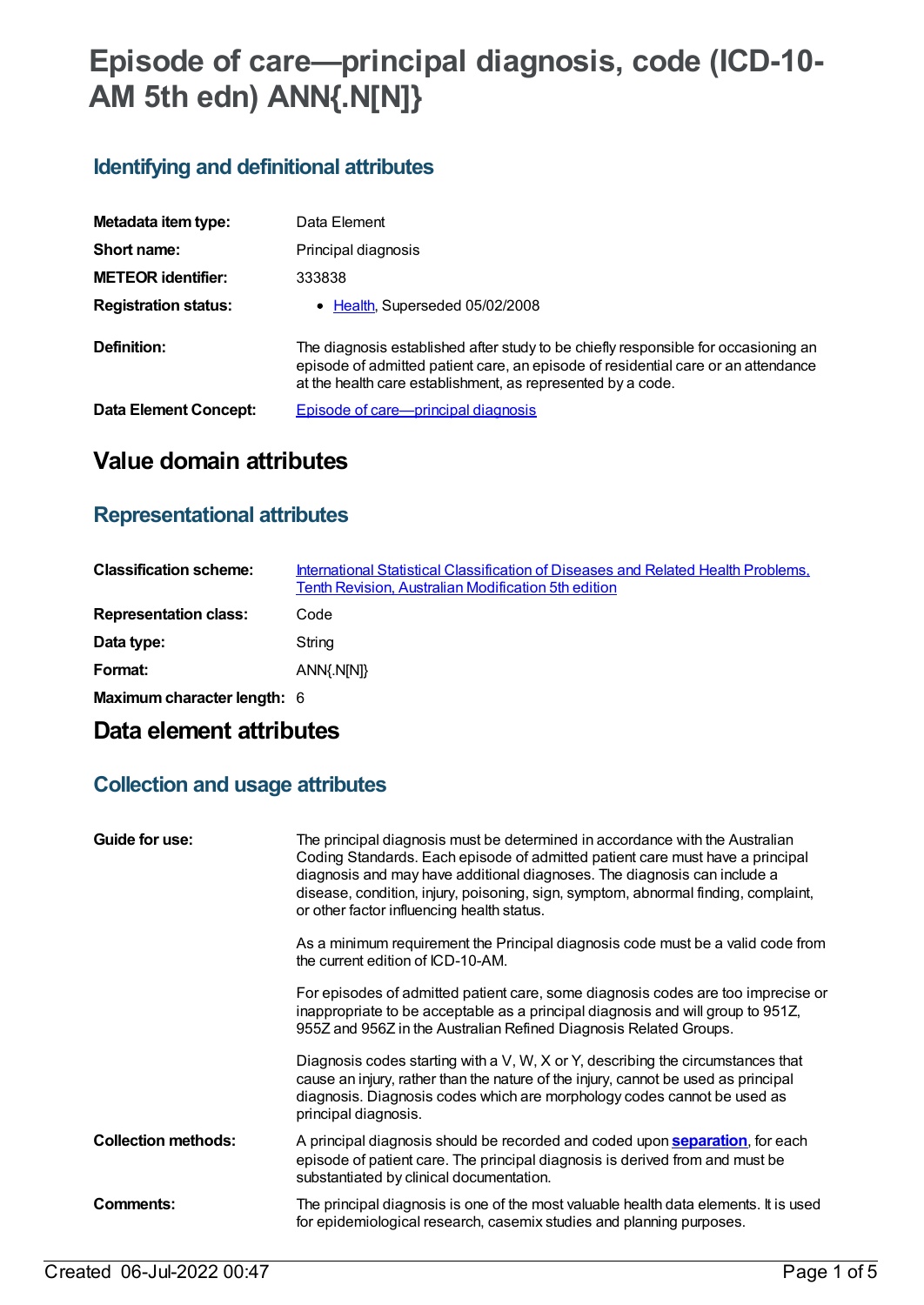#### **Source and reference attributes**

| Origin:              | Health Data Standards Committee                                                                                                                                                                                                                                          |
|----------------------|--------------------------------------------------------------------------------------------------------------------------------------------------------------------------------------------------------------------------------------------------------------------------|
|                      | National Centre for Classification in Health                                                                                                                                                                                                                             |
|                      | National Data Standard for Injury Surveillance Advisory Group                                                                                                                                                                                                            |
| Reference documents: | Bramley M, Peasley K, Langtree L and Innes K 2002. The ICD-10-AM Mental<br>Health Manual: an integrated classification and diagnostic tool for community-<br>based mental health services. Sydney: National Centre for Classification in Health,<br>University of Sydney |

### **Relational attributes**

| <b>Related metadata</b><br>references:                      | Is used in the formation of Episode of admitted patient care—major diagnostic<br>category, code (AR-DRG v5.1) NN                                                                                                                                                                                                                                                 |
|-------------------------------------------------------------|------------------------------------------------------------------------------------------------------------------------------------------------------------------------------------------------------------------------------------------------------------------------------------------------------------------------------------------------------------------|
|                                                             | • Health, Superseded 22/12/2009                                                                                                                                                                                                                                                                                                                                  |
|                                                             | Supersedes Episode of care-principal diagnosis, code (ICD-10-AM 4th edn)<br><b>ANN{.N[N]}</b>                                                                                                                                                                                                                                                                    |
|                                                             | • Health, Superseded 07/12/2005                                                                                                                                                                                                                                                                                                                                  |
|                                                             | Has been superseded by <b>Episode of care—principal diagnosis, code (ICD-10-AM</b><br>6th edn) ANN{.N[N]}                                                                                                                                                                                                                                                        |
|                                                             | • Health, Superseded 22/12/2009                                                                                                                                                                                                                                                                                                                                  |
| <b>Implementation in Data Set</b><br><b>Specifications:</b> | Admitted patient care NMDS 2006-07Health, Superseded 23/10/2006                                                                                                                                                                                                                                                                                                  |
|                                                             | Implementation start date: 01/07/2006                                                                                                                                                                                                                                                                                                                            |
|                                                             | Implementation end date: 30/06/2007                                                                                                                                                                                                                                                                                                                              |
|                                                             | <b>DSS</b> specific information:                                                                                                                                                                                                                                                                                                                                 |
|                                                             | The principal diagnosis is a major determinant in the classification of Australian<br>Refined Diagnosis Related Groups and Major Diagnostic Categories.                                                                                                                                                                                                          |
|                                                             | Where the principal diagnosis is recorded prior to discharge (as in the annual<br>census of public psychiatric hospital patients), it is the current provisional principal<br>diagnosis. Only use the admission diagnosis when no other diagnostic<br>information is available. The current provisional diagnosis may be the same as<br>the admission diagnosis. |
|                                                             | Effective for collection from 01/07/2006                                                                                                                                                                                                                                                                                                                         |
|                                                             |                                                                                                                                                                                                                                                                                                                                                                  |

[Admitted](https://meteor.aihw.gov.au/content/339089) patient care NMDS 2007-08[Health](https://meteor.aihw.gov.au/RegistrationAuthority/12), Superseded 05/02/2008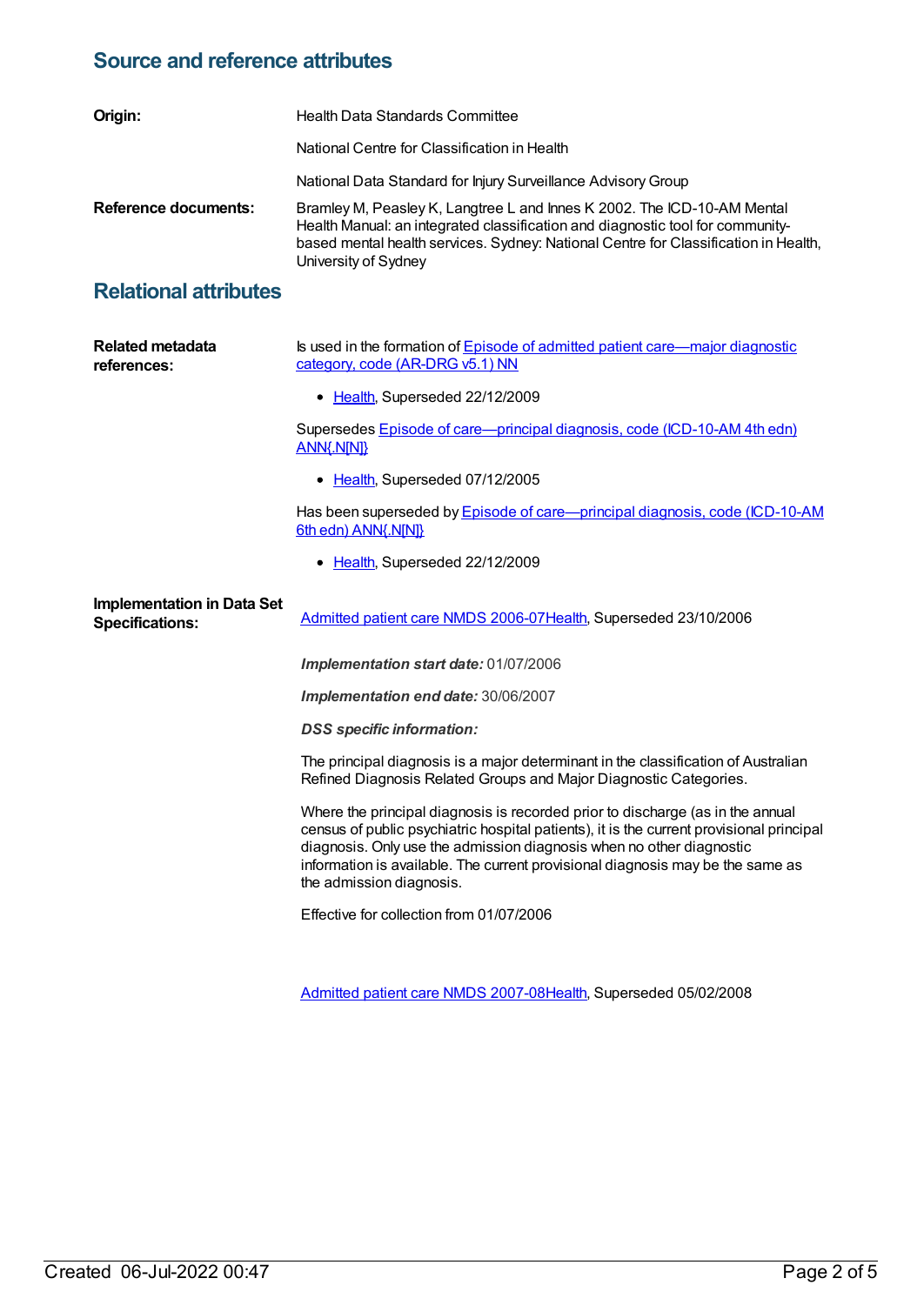#### *Implementation start date:* 01/07/2007

*Implementation end date:* 30/06/2008

*DSS specific information:*

The principal diagnosis is a major determinant in the classification of Australian Refined Diagnosis Related Groups and Major Diagnostic Categories.

Where the principal diagnosis is recorded prior to discharge (as in the annual census of public psychiatric hospital patients), it is the current provisional principal diagnosis. Only use the admission diagnosis when no other diagnostic information is available. The current provisional diagnosis may be the same as the admission diagnosis.

Effective for collection from 01/07/2006

[Admitted](https://meteor.aihw.gov.au/content/334031) patient mental health care NMD[SHealth](https://meteor.aihw.gov.au/RegistrationAuthority/12), Superseded 23/10/2006

*Implementation start date:* 01/07/2006

*Implementation end date:* 30/06/2007

*DSS specific information:*

Effective for collection from 01/07/2006

[Admitted](https://meteor.aihw.gov.au/content/345110) patient mental health care NMDS 2007-08[Health](https://meteor.aihw.gov.au/RegistrationAuthority/12), Superseded 05/02/2008

*Implementation start date:* 01/07/2007

*Implementation end date:* 30/06/2008

*DSS specific information:*

Effective for collection from 01/07/2006

[Admitted](https://meteor.aihw.gov.au/content/334050) patient palliative care NMDS 2006-07 [Health](https://meteor.aihw.gov.au/RegistrationAuthority/12), Superseded 23/10/2006

*Implementation start date:* 01/07/2006 *Implementation end date:* 30/06/2007 *DSS specific information:* Effective for collection from 01/07/2006

[Admitted](https://meteor.aihw.gov.au/content/339098) patient palliative care NMDS 2007-08[Health](https://meteor.aihw.gov.au/RegistrationAuthority/12), Superseded 05/02/2008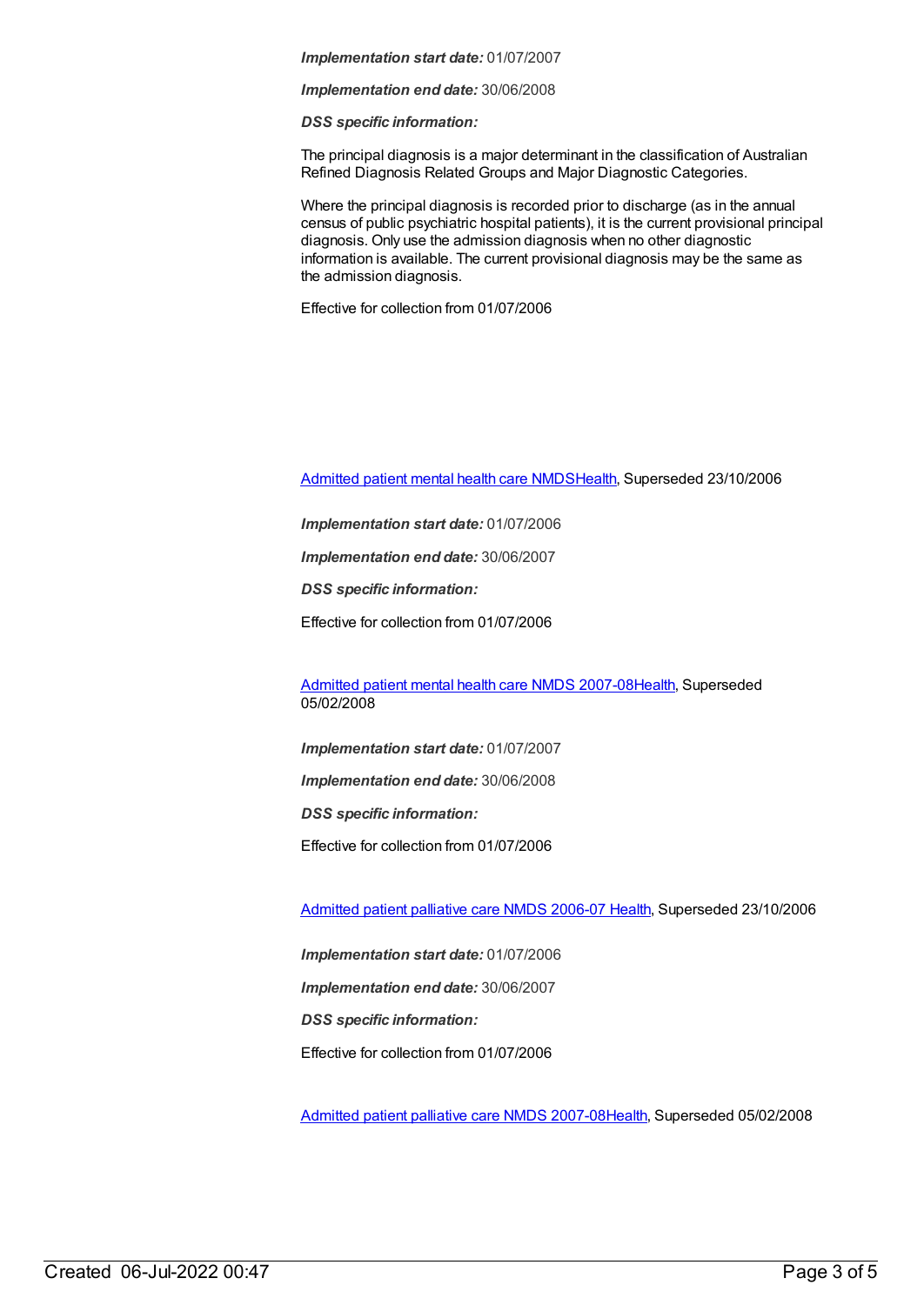*Implementation start date:* 01/07/2007

*Implementation end date:* 30/06/2008

*DSS specific information:*

Effective for collection from 01/07/2006

[Community](https://meteor.aihw.gov.au/content/334069) mental health care NMDS 2006-0[7Health](https://meteor.aihw.gov.au/RegistrationAuthority/12), Superseded 23/10/2006

*Implementation start date:* 01/07/2006

*Implementation end date:* 30/06/2007

*DSS specific information:*

Codes can be used from ICD-10-AM or from The ICD-10-AM Mental Health Manual: An Integrated Classification and Diagnostic Tool for Community-Based Mental Health Services, published by the National Centre for Classification in Health 2002.

Effective for collection from 01/07/2006

[Community](https://meteor.aihw.gov.au/content/345116) mental health care NMDS 2007-0[8Health](https://meteor.aihw.gov.au/RegistrationAuthority/12), Superseded 05/02/2008

*Implementation start date:* 01/07/2007

*Implementation end date:* 30/06/2008

*DSS specific information:*

Codes can be used from ICD-10-AM or from The ICD-10-AM Mental Health Manual: An Integrated Classification and Diagnostic Tool for Community-Based Mental Health Services, published by the National Centre for Classification in Health 2002.

Effective for collection from 01/07/2006

[Residential](https://meteor.aihw.gov.au/content/334067) mental health care NMDS 2006-0[7Health](https://meteor.aihw.gov.au/RegistrationAuthority/12), Superseded 23/10/2006